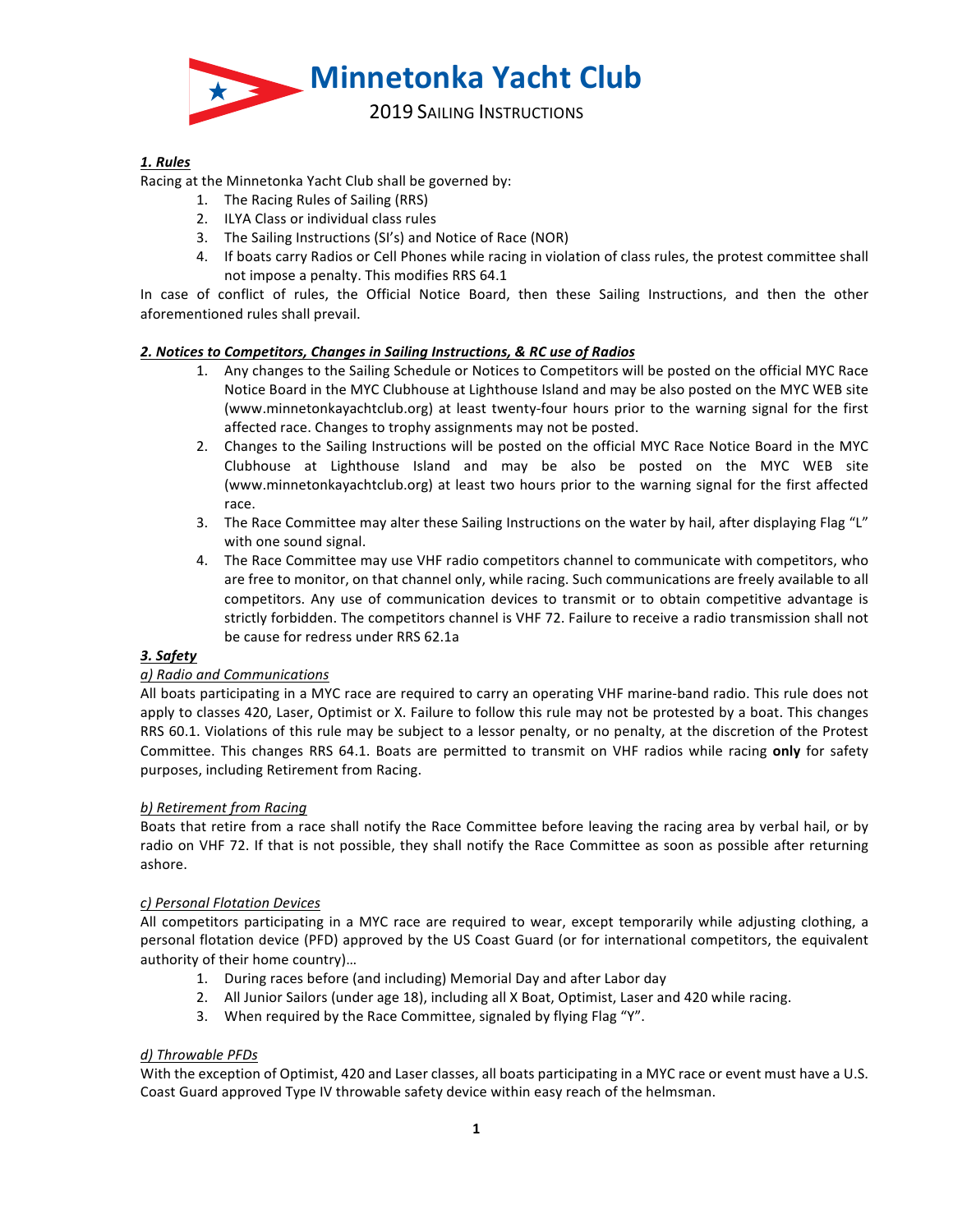

# *e) Safety Checks*

The Race Committee may perform random safety checks during the season. Approved PFDs, throwable safety device and the location of each are to be shown to the Race Committee during the safety check.

# *f) Flotation panels*

Sail flotation panels at the head of the sail are required while racing for Class E, MC and X, under the following conditions:

- 1. When indicated by the Race Committee. Notification will consist of Flag "F" flown from the MYC flagpole on Lighthouse Island 30 minutes before the warning signal for any race where flotation panels are required. The Race Committee may also display Flag "F" on the MYC Signal Boat before the Warning Signal and make a courtesy (unofficial) announcement on VHF radio channel 72 thirty to forty five minutes before the warning signal.
- 2. Before (and including) Memorial Day and after Labor Day, Classes E, MC & X shall use flotation panels.
- 3. Any boat should use flotation panels voluntarily when it deems appropriate.

### *4. Signals Made Ashore*

Signals made ashore will be displayed from the Race Committee Signal Boat at Lighthouse Island, except as modified in Instruction 3 f), above.

### *5. Schedule of Races*

Scheduled Races are listed in the MYC Annual Program.

Yngling races in the WYC Commodore Cup series that are conducted by the WYC Organizing Authority, are scored by and subject to the WYC Notice of Race and Sailing Instructions.

# *6. Racing Area*

The racing area is Lower Lake Minnetonka.

### *7. Courses*

The diagrams in Illustration A show the courses, including the approximate angles between legs, the order in which marks are to be passed, and the side on which each mark is to be left. The course will be displayed on the Race Committee signal boat course board, supplemented by oral announcements from the Race Committee as appropriate. The course board will list the class(es), course for each class, and color of the leeward mark(s) to be rounded. On Wednesday evening races with upwind starts, the color of the windward mark(s) will be indicated. The Race Committee may also post the approximate compass bearing from the start to the first mark on the course board.

# *a) Classes*

Classes will be posted on the course board in descending order of start prior to the preparatory signal. When two or more classes are to start simultaneously, class designations will appear on the same horizontal line.

### *b) Course Designations*

Courses will be posted on the course board. If multiple windward or leeward marks are to be used, the color of the mark(s) for the respective class(es) will also be posted. Verbal hails from the Race Committee during the starting sequence may also be used to clarify which fleets will use which color marks. Course designators will be as follows: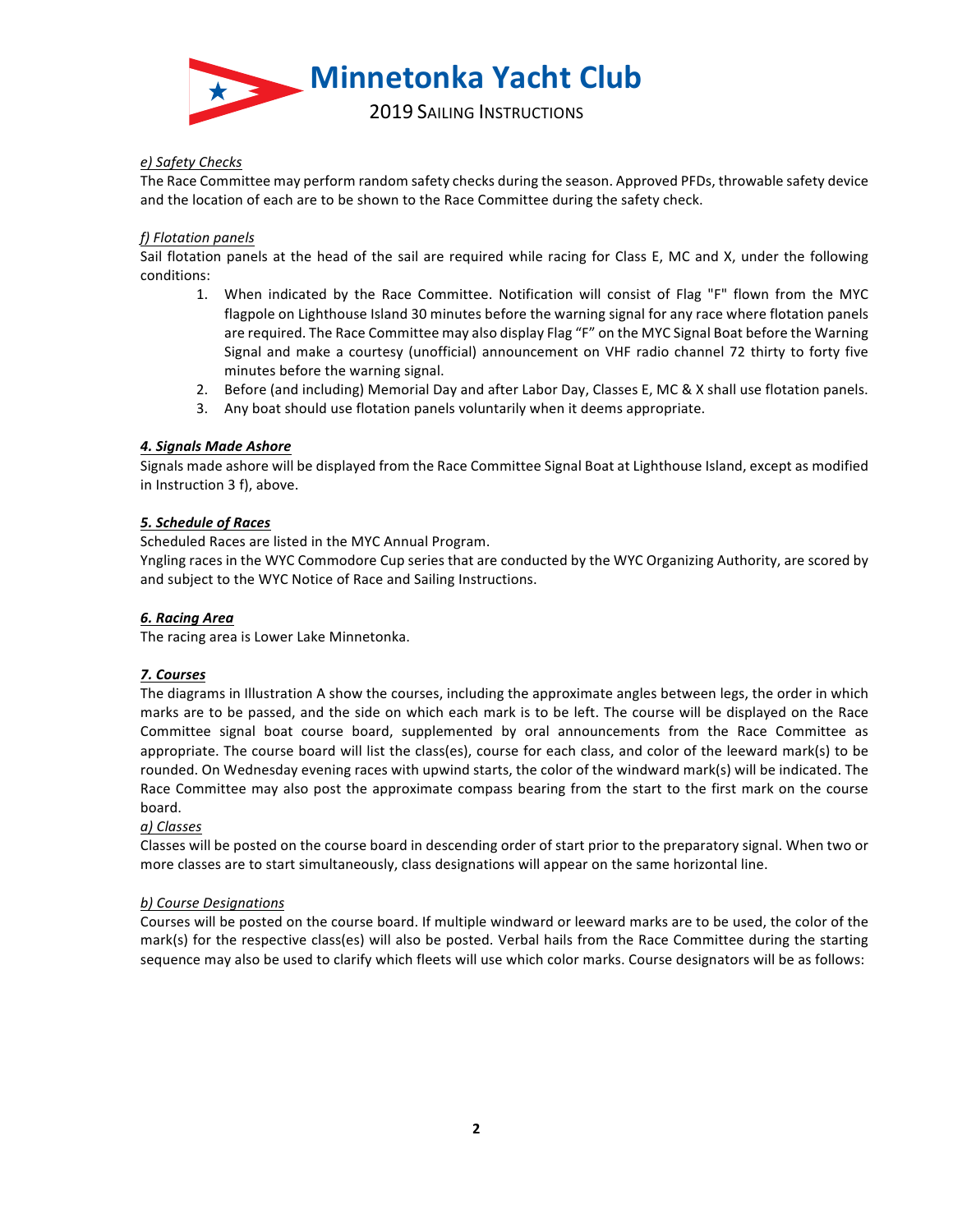

| O | (Start- 1-1a- 2- 3- 1-1a- 3- Finish) |  |  |  |  |  |  |
|---|--------------------------------------|--|--|--|--|--|--|
|---|--------------------------------------|--|--|--|--|--|--|

- T (Start- 1-1a- 2- 3- Finish)
- 
- 2 (Start- 1-1a- Finish) (Start- 1-1a- 3- Finish)
- 4 (Start- 1-1a- 3- 1-1a- Finish)
- 5 (Start- 1-1a- 3- 1-1a- 3- Finish)
- 5M (Start- 1-1a- 3- 1-1a- 3- Modified Finish)
- 6 (Start- 1-1a- 3- 1-1a- 3- 1-1a- Finish)
- 7 (Start- 1-1a- 3- 1-1a- 3- 1-1a- 3- Finish)

Marks 1, la, 2, and 3 are left to Port unless Mark 3 is a gate, or unless otherwise notified.

# *c) Leeward Gates*

If the Race Committee sets a Leeward Gate instead of Mark 3, boats shall sail between Mark 3S and Mark 3P from the direction of the last mark and round either Mark 3S to starboard or Mark 3P to Port, as shown in the course diagram in Illustration A. If a Leeward Gate is set, but one of the Gate Marks is missing, boats shall round the remaining Mark to port.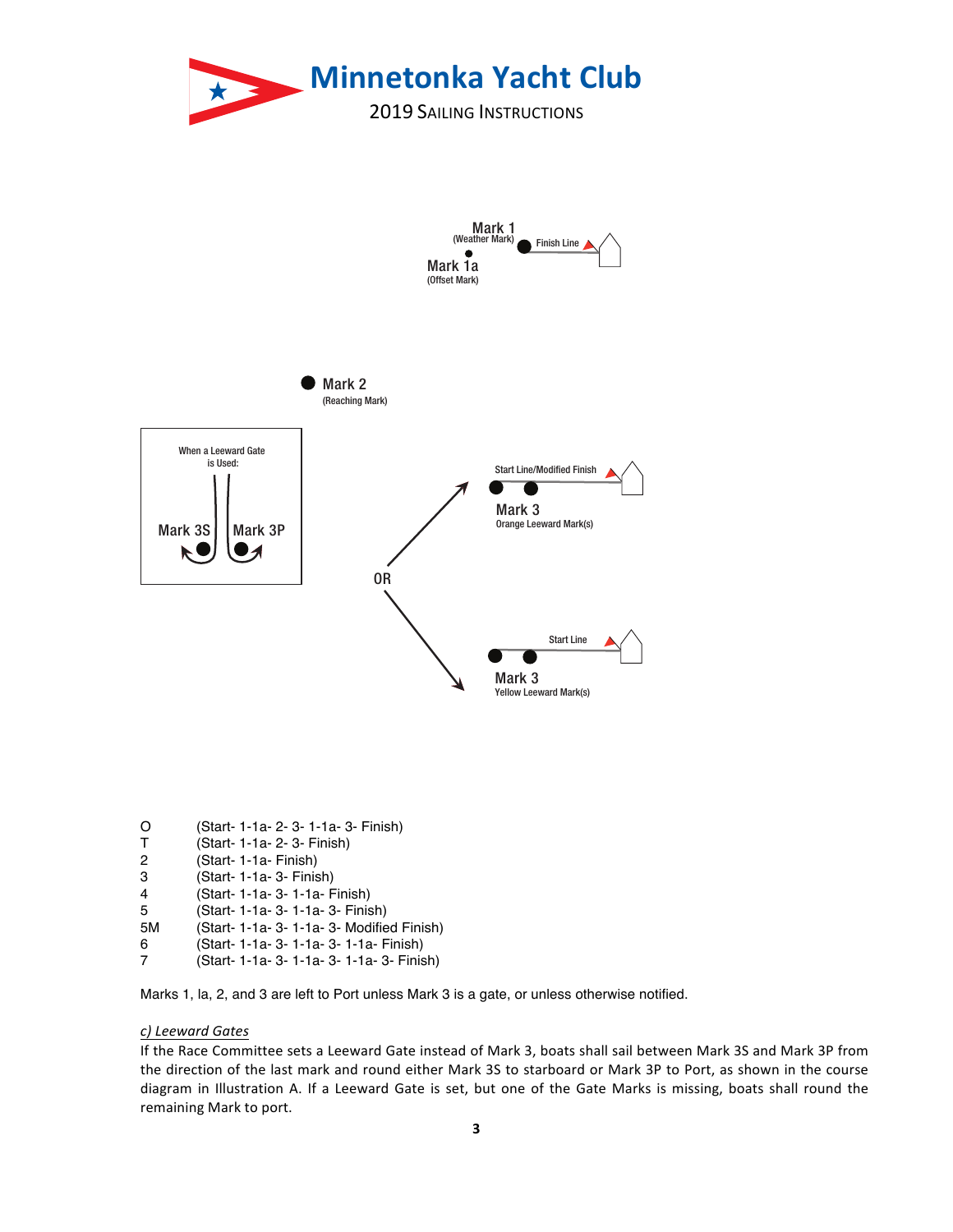

If the Race Committee sets a starting line with two start marks as indicated in SI 11 c), and if both marks remain set after the start, they shall be used as leeward gate marks for the fleets designated to use that leeward mark.

### *d) Back-to-back races*

During select race dates as noted in the schedule, an effort will be made to complete two back-to-back races. Two races may not be sailed or completed on days with light winds, heavy winds or adverse weather conditions, and/or due to time constraints.

# *e) Start marks as leeward gate*

If the Race Committee sets a starting line with two start marks, the mark closer to the Signal Boat (lime green unless otherwise announced by the RC) will be the start mark for all MYC fleets except Class E scows.

### *f) Burton Cup/ MS Cup*

The Burton Cup and MS Cup race will start and finish in the vicinity of Lighthouse Island. The course will be defined on the course board and by verbal hail by the Race Committee and may be unique and different from those courses described above.

### *f) Northome Series Courses*

Unless the Race Committee announces otherwise, all Northome Series races will use a reverse starting order (pursuit style), with Open Class starting first, and Class A last.

# *8. Marks*

Marks will be a combination of yellow, orange and green inflatables unless modified by verbal hail of the Race Committee.

- 1. Offset marks (Mark la) will be small balls, and may be placed within approximately 50 yards of the windward mark. If an offset mark is used, it shall be rounded after, and in the same direction as the windward mark.
- 2. The racing mark(s) may vary by fleet. If multiple windward and/or leeward marks are used for different fleets, they will be designated by color on the course board and/or by verbal hail from the Race Committee during the starting sequence, unless its location is changed during the race and the color of the new mark is announced by the Race Committee with the course change.

# *9. Borrowed Sails*

A boat using a borrowed sail with a different sail number shall report the proper number to the Race Committee signal boat prior to her preparatory signal and again when finishing the race. Failure to comply may result in a 20% scoring penalty for that race.

### *10. Postponements*

When Flag 'B' or a red flag is hoisted along with the Answering Pennant (Flag 'AP'), a warning signal will not be given any sooner than one-half hour after the lowering of Flag 'B' or the red flag, accompanied by one sound signal. Intention to postpone may also be announced prior to the scheduled starting time.

# *11. The Start*

# *a) Start*

Class A Scows racing on Tuesday night will start using rule 26. All other MYC races except evening youth races as indicated in SI 11 b) will be started using the following system:

All signals will be at 3-minute intervals. Times shall be taken from the visual signals; the absence of a sound signal shall be disregarded.

| Signal      | Visual & Sound Signal Minutes to Start |   |
|-------------|----------------------------------------|---|
| Warning     | White Flag; 1 sound                    | 6 |
| Preparatory | Flag 'I'; 1 sound                      | 3 |
| Starting    | Red Flag; 1 sound                      | O |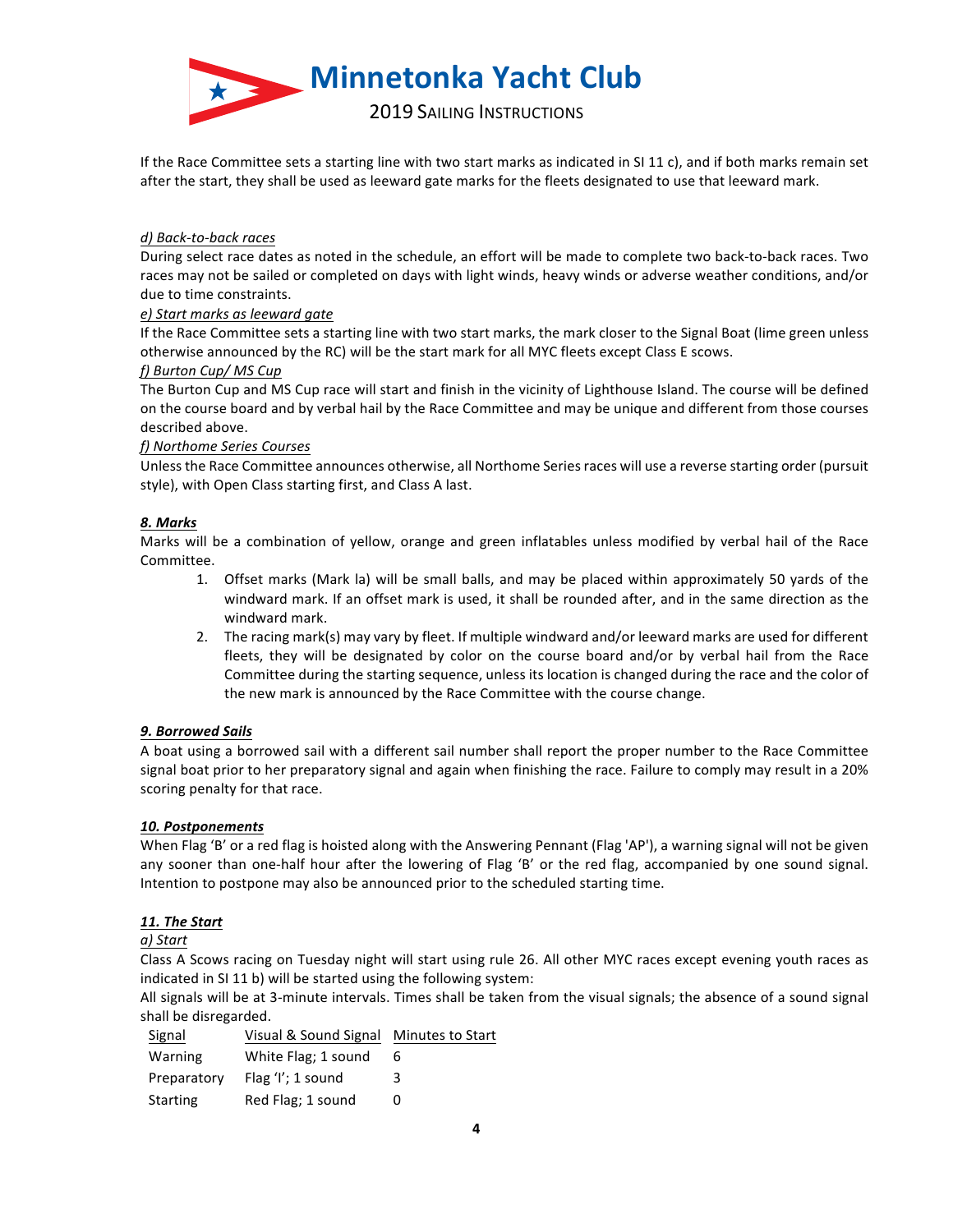

Each signal shall be removed one minute before the next is made. When multiple fleets are racing, the starting signal for each class shall be the preparatory signal for the next. The "One Minute Rule" RRS 30.1 will be in effect for all races. This modifies RRS 26 and RRS "Race Signals"

### *b) Audible Signal Racing System*

For the X, 420, Laser and Optimist fleets, the Race Committee may start races using the Audible Signal Racing System (RRS appendix U). If this starting system is used for starting any other fleets, the RC will hoist Flag "L" (with one sound signal) and announce the change.

# *c) Start line*

The start line will be between a staff displaying an orange flag on the Race Committee boat and the course side of the starting mark. A second mid-line start buoy in color Lime Green may be set in races with multiple fleets. If set, ALL fleets will use that mark as the port end of the start line except class E Scows who shall use the outer mark.

### *d) Individual Recall*

The Race Committee will attempt to hail the boat(s) not in compliance with RRS 29.1 or 30.1, but it is the responsibility of the premature boats to start correctly. The Race Committee may make the OCS announcements by oral hail, and may supplement them with hails on VHF channel 72. Such announcements are a courtesy and failure to hear or understand them shall not constitute grounds for redress. This changes RRS 62.1(a).

### *e) General Recall*

A class recalled shall always go to the end of the starting order and start three minutes after the last class (or previously recalled class) has started. Flag "First Substitute" will be lowered one minute before the next scheduled start, and no sound signal will be made. This changes RRS 29.2

# *12. Change of Course*

During Class A races the RC may notify changes of course by VHF radio only. This changes RRS 33.

# *13. The Finish*

The finish line will be between a staff displaying an orange flag on the Race Committee boat and the course side of the finishing mark closest to the RC boat. This does NOT include Mark 1a at a Windward Finish.

### **14. Taking a Penalty**

The first sentence of RRS 44.1 I shall be changed to require a one turn penalty when a boat may have broken one or more rules of part 2 in an incident while racing. Rule 44.3 shall not apply. This changes RRS 44.3.

### *15. Time Limit*

The time limits under RRS 35 are:

- 1 Two hours for non-Championship Series Races
- 2 Two and one half hours for Championship Series Races
- 3 Five hours for the Burton Cup/ MS Cup Race

### *16. Protests*

### *a) RC Notification*

A boat that intends to protest another boat is requested to inform the Race Committee at the finish.

### *b) Filing*

Protest Forms may be downloaded from the US SAILING web site: https://www.ussailing.org/wp-content/uploads/2018/01/US-Sailing-2017-2020-Protest-Form.pdf

Protest forms shall be filed online (via email) no later than 2400 (12:00 midnight) on the day of the race in question.